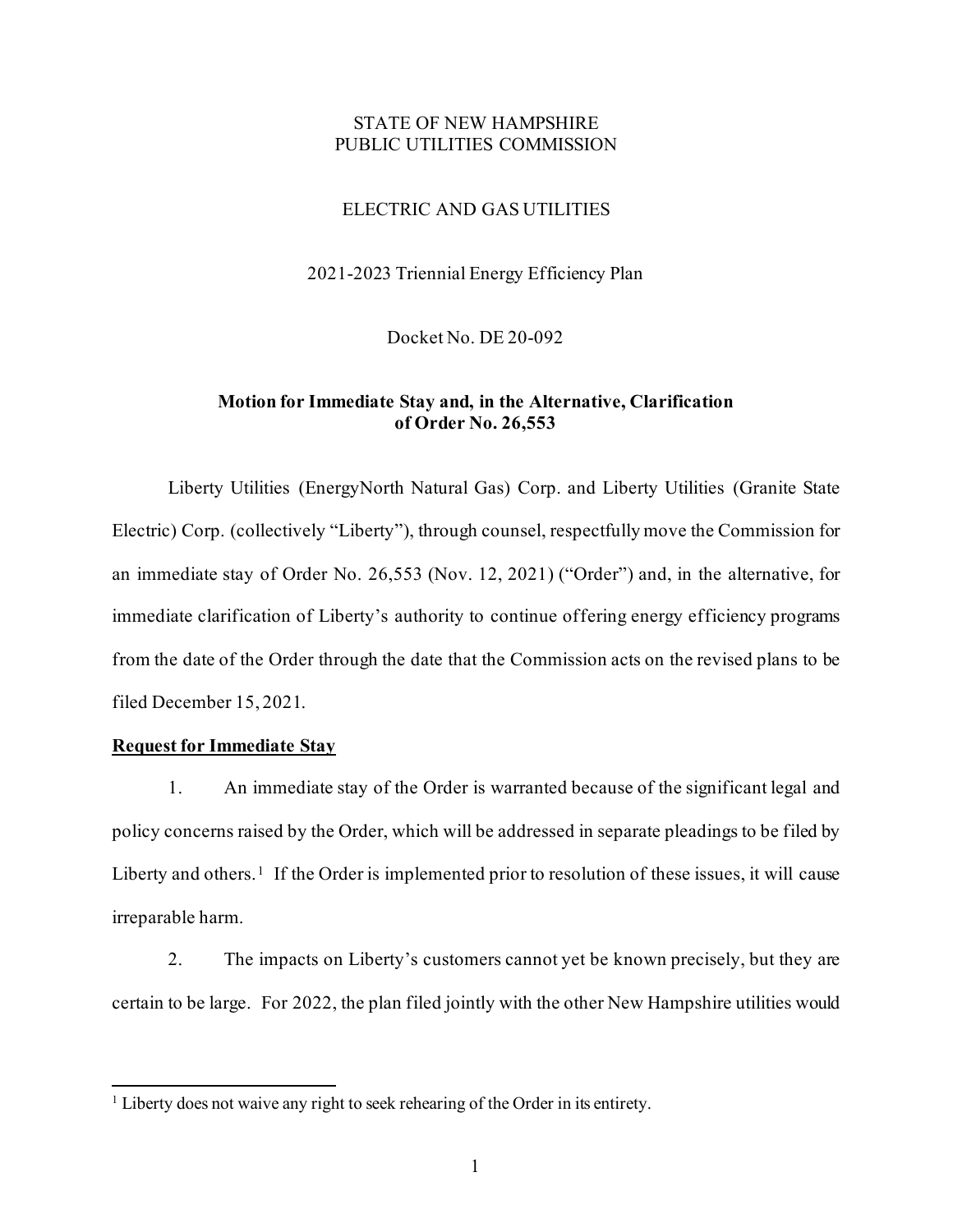have created \$12.7 million in savings for Liberty's gas customers and savings of \$13.3 million for its electric customers. The Order reduces the EE components of the LDAC and the SBC that year by 43% and 63% respectively for residential customers, and 31% and 62% respectively for C&I customers. Assuming that the reduction in savings is proportional to the diminution of the EE programs' funding levels through these charges, Liberty expects that its gas customers' costs to increase by \$4.4 million and its electric customers' costs to increase by \$8.3M, compared to the plan. In 2023, the same calculation shows that by reducing the LDAC and the SBC by 46% and 74% for residential customers and 50% and 77% for C&I customers, respectively, gas customers' costs will increase by \$7.5 million, based on savings projected in the Plan of \$15.3 million, and electric customers' costs by \$12.1 million, based on planned savings of \$15.9 million. These estimates almost certainly understate the extra costs that Liberty's customers will bear since its EE programs have been demonstrated to have a cost-benefit ratio greater than 1.0, meaning that each dollar invested creates more than a dollar in total benefits.

3. In addition to burdening Liberty's customers with additional costs, the Order poses very real practical difficulties in modifying Liberty's energy efficiency programs. Liberty's EE programs were designed on the basis of tremendously complex analyses that were undertaken and validated over many months within the framework of a Commission-sponsored proceeding and in close collaboration with technical experts from the other utilities serving New Hampshire, Commission Staff, the Office of the Consumer Advocate, our customers, and other stakeholders. Now, Liberty is being directed to completely re-define its plan in just a few weeks. The development of a new EE plan under these conditions creates risks to its customers that are entirely avoidable.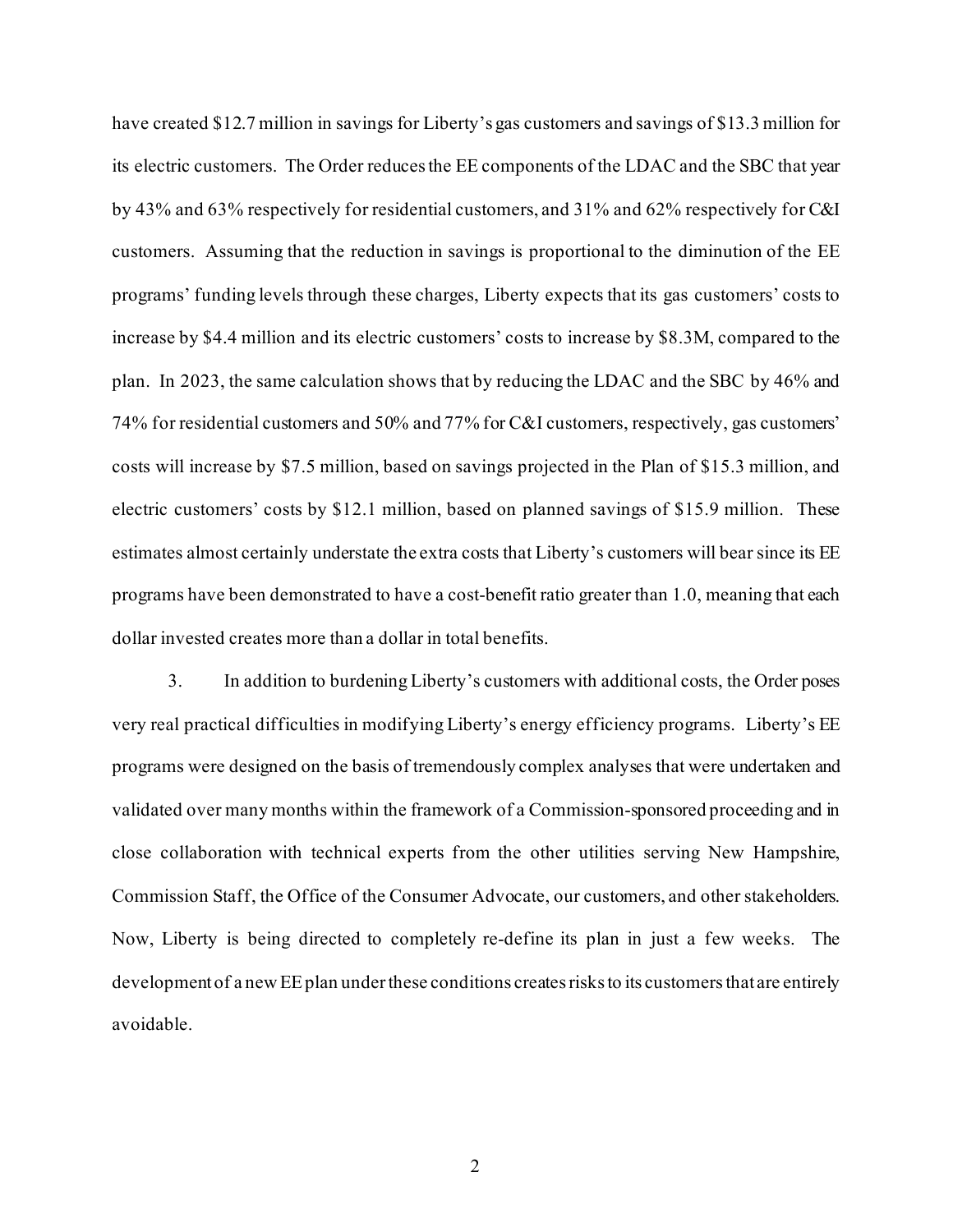4. The Order also has broad reaching and deleterious effects on the trade allies who have partnered with Liberty for many years to deliver EE programs to our customers. Those partners rely heavily on their participation in Liberty's EE programs whose sudden diminution threatens their solvency and gives rise to the real risk of job losses. Liberty remains very concerned that without swift and immediate action by the Commission to stay its Order, significant and irreparable damage will be done to Liberty's ability to deliver these important programs in a predictable and rationale manner to the customers they serve.[2](#page-2-0)

#### **Request for Clarification**

5. Should the Commission decline to immediately grant the stay, Liberty alternatively seeks clarification of a critical issue left unresolved by the Order.

6. The Order rejected the utilities' proposed 2021-2023 Plan and Settlement Agreement and requires the utilities to file new plans on December 15 consistent with the directives in the Order, which new plans will obviously require some time for the Commission's "review and approval." Order at 47-48. However, the Order did not specifically grant authority for Liberty to continue its EE programs between the date of the Order and the date of the Commission's order on the December 15 filings.

- a. Is Liberty's current authority to operate EE program under the "2020 energy efficiency program structure" as approved in Order No. 26,440 (Dec. 29, 2020) subject to the new SBC and LDAC rates approved in the Order?
- b. If so, does that authority extend until the Commission acts on the December 15, 2021, filings?

<span id="page-2-0"></span><sup>2</sup> The energy efficiency programs administered by the New Hampshire utilities under the NHSaves umbrella have received EPA's Energy Star Partner of the Year Sustained Excellence Award for eight consecutive years, demonstrating recognition of the programs' excellence by state and federal administrations on a bipartisan basis.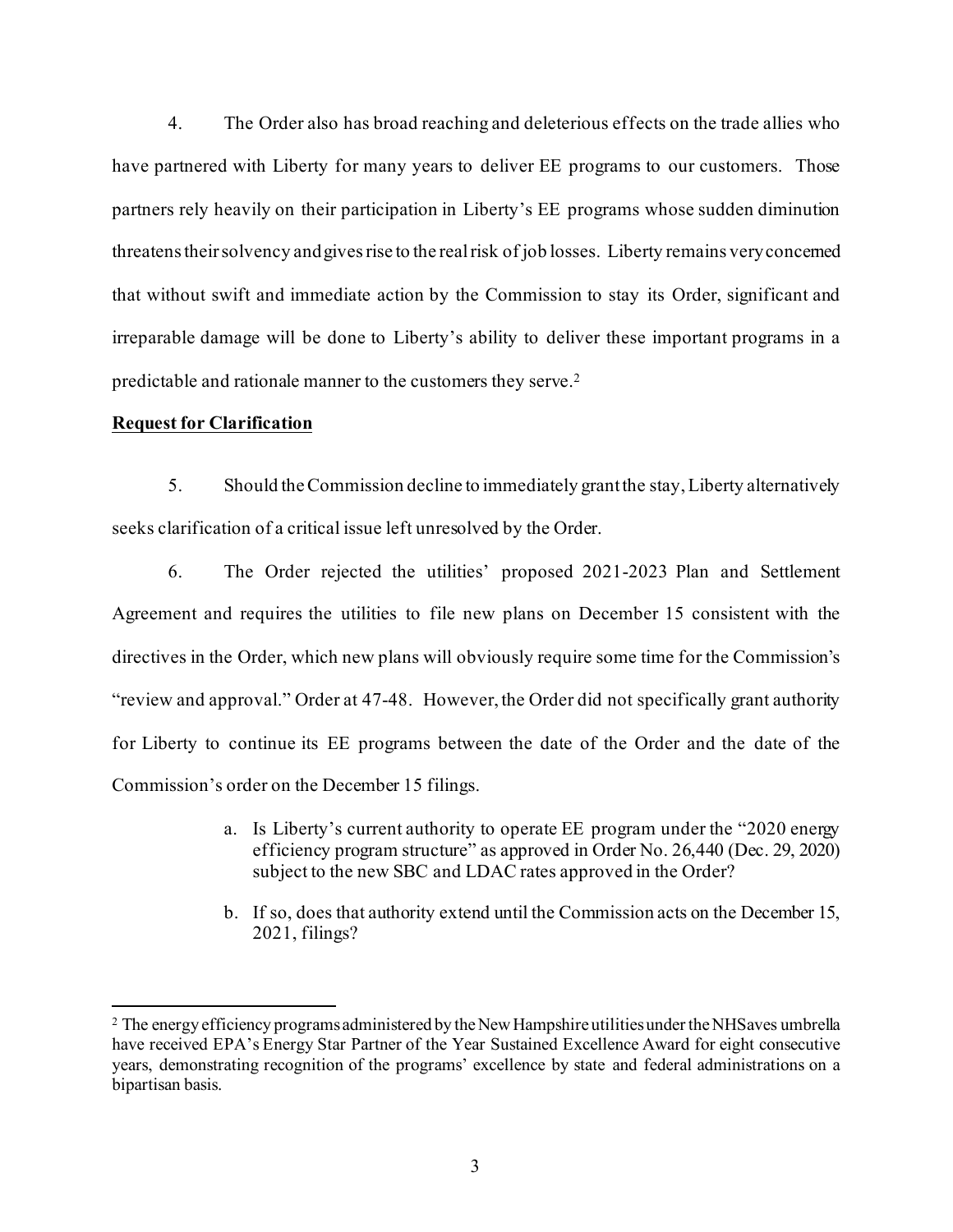# **Conclusion**

7. Liberty believes that the public interest dictates an immediate stay to prevent the harm that will certainly flow from the Order. To avoid whipsawing Liberty's customers, trade partners, and others involved in the delivery of the energy efficiency programs, Liberty requests an immediate stay while these complicated public policy considerations can be carefully addressed. In the event that a stay is not issued, Liberty requests immediate clarification of its authority to operate the EE programs while the Commission reviews the December 15, 2021, filings.

WHEREFORE, Liberty respectfully requests that the Commission:

- A. Immediately stay the Order;
- B. In the alternative, immediately clarify Liberty's authority to operate the EE programs for the period November 12, 2021, through the date that the Commission acts on the revised EE plans to be filed December 15, 2021, and;
- C. Grant such further relief as is just and equitable.

Respectfully submitted,

Liberty Utilities (EnergyNorth Natural Gas) Corp. and Liberty Utilities (Granite State Electric) Corp.

By its Attorney,

Mullen

Date: December 3, 2021 By:

Michael J. Sheehan, Esq. #6590 116 North Main Street Concord, NH 03301 Telephone (603) 724-2135 [Michael.Sheehan@libertyutilites.com](mailto:Michael.Sheehan@libertyutilites.com)